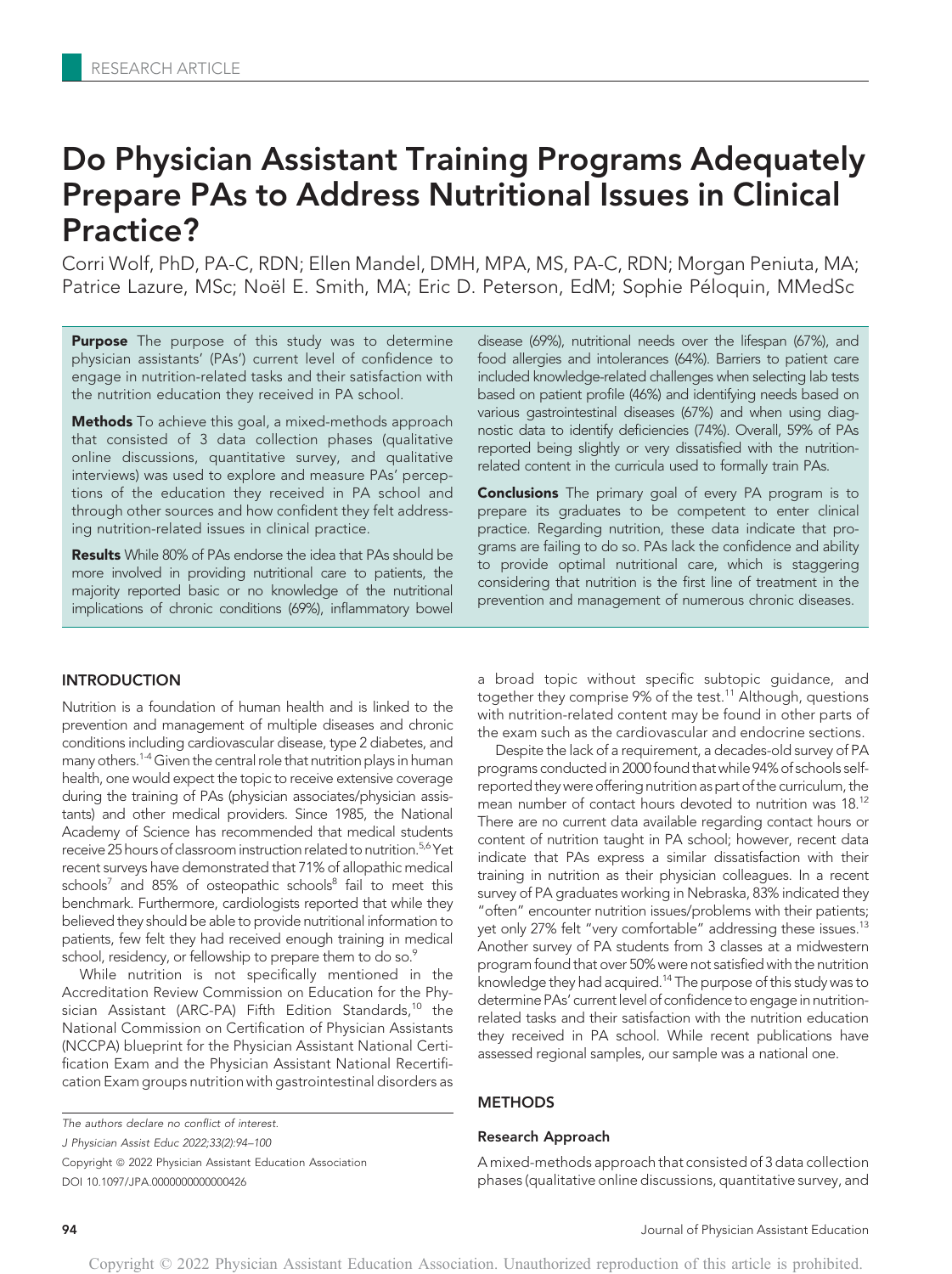qualitative interviews) was used to identify and measure PAs' perceptions of how the instruction they received in PA school and through other sources had prepared them to address nutritional issues in patient care with consideration of their specialty area.

In phase 1, a review of literature identified previous research on the roles of PAs, or their current level of knowledge, skills, and confidence, when it comes to providing nutrition care. These results were reviewed by a panel of experts. Additionally, a moderated Q&A with experts, referred to as an "Ask-Me Session," was organized to collect qualitative data via the American Academy of PAs (AAPA) Huddle online community ("Huddle") for AAPA members. In phase 2, an online survey was deployed to a random sample of PAs from AAPA's master file to quantify the challenges and experiences outlined in phase 1. In phase 3, those who completed the online survey and met specific inclusion criteria were invited to participate in a 30- to 45-minute semi-structured interview to discuss caring for patients who may benefit from nutrition care.

#### Recruitment and Sampling

#### Phase 1

Huddle users who visited the site and those who receive regular notifications about upcoming "Ask-Me" sessions were informed of the nutrition discussion in the weeks before it took place. Once the discussion closed, participants in this session were contacted and provided with an informed consent agreement to allow for their contributions to be part of this study. This post hoc approach was done to minimize the impact of data collection on a regular Huddle activity.

#### Phase 2

A total of 7580 PAs were randomly selected from among all eligible PAs in the AAPA master file. PAs were considered eligible if they were located in the United States (US), had not opted out of emails from AAPA, and had not been selected for a random sample-based survey from AAPA in the past 6 months. Those with aol.com email address were excluded because of delivery issues. Prospective participants received an email invitation to complete a screening questionnaire to determine their final eligibility for the study; they had to be a PA in the US who spends 50% or more of their time providing care to patients. Eligible participants completed an informed consent agreement before proceeding to the 20-minute quantitative survey.

#### Phase 3

At the conclusion of phase 2, respondents were offered an opportunity to participate in phase 3, a telephone interview conducted by experienced facilitators (including coauthors MP and SP). Interested survey participants were selected using a maximum variation purposive sampling approach, to ensure that multiple perspectives were included in the interview phase and to increase the trustworthiness of the findings.<sup>15</sup> To that end, participants from different subspecialties were recruited with attention given to gender, years of practice, US Census regions, and practice setting. A sample size of 25 interviews was determined, based on experience from other studies, to ensure minimal requirements for data saturation, a point where no new themes emerge from interview data. See Table 1 for demographic details.

# Data Collection and Analysis

#### Phase 1

Two experts (coauthors EM and CW) responded to open-ended questions from AAPA members during the "Ask-Me" session that took place February 10-26, 2019. Text-based question and response data from participants were downloaded and analyzed using NVivo (QSR International).<sup>16</sup> Along with findings from the literature review and subject matter expert consultation, qualitative data were analyzed for both descriptive and informative purposes and contributed to the development of the survey (phase 2) and interview guide (phase 3).

### Phase 2

Data were collected between March 22 and May 16, 2019, after which data were cleaned to remove incomplete, duplicate, or otherwise ineligible responses. PAs from 57 specialty areas were regrouped into 4 main categories for subgroup comparison and analysis purposes: (1) primary care and prevention (PC&P), (2) acute illnesses (AI), (3) surgery and medical procedures (S&MP), and (4) chronic diseases (CD) (see online Appendix: Categorization of Specialties into 4 groups for details, Supplemental Digital Content 1, http://links.lww.com/PAEA/A24). Quantitative data were analysed using SPSS statistical analysis software (IBM Corp.) and included descriptive statistics and cross-tabulations.17 The data presented from phase 2 are primarily descriptive in nature.

## Phase 3

In-depth semi-structured interviews of 30- to 45-minutes in length were conducted between March 29 and April 24, 2019. Open-ended questions were used to encourage unbiased, indepth responses. Core topic areas related to nutrition care covered in the interview guide included professional role, main clinical challenges, patient communication, interpersonal collaboration, and educational needs of PAs.

Audio recordings of interviews were transcribed, then analyzed using a coding framework developed using NVivo software. The coding framework was deductive in nature and was based on the core topic areas of the interview guide.<sup>18</sup> In addition, this process integrated themes that emerged from interview data, based on their relevance, significance, volume, and strength.

#### Final Analysis and Triangulation

Data collected from multiple sources, using both qualitative and quantitative methodologies were then triangulated to provide more trustworthy results and allow for an in-depth understanding of the outcomes of interest.19 These findings were then contextualized by the expert panel including coauthors EM and CW based on their clinical expertise.<sup>20</sup> This article presents findings organized by the themes that arose from the final analysis and triangulation.

# RESULTS

Twenty PAs from the moderated "Ask-Me" Q&A session agreed for their data to be used in the study; 25 participants took part in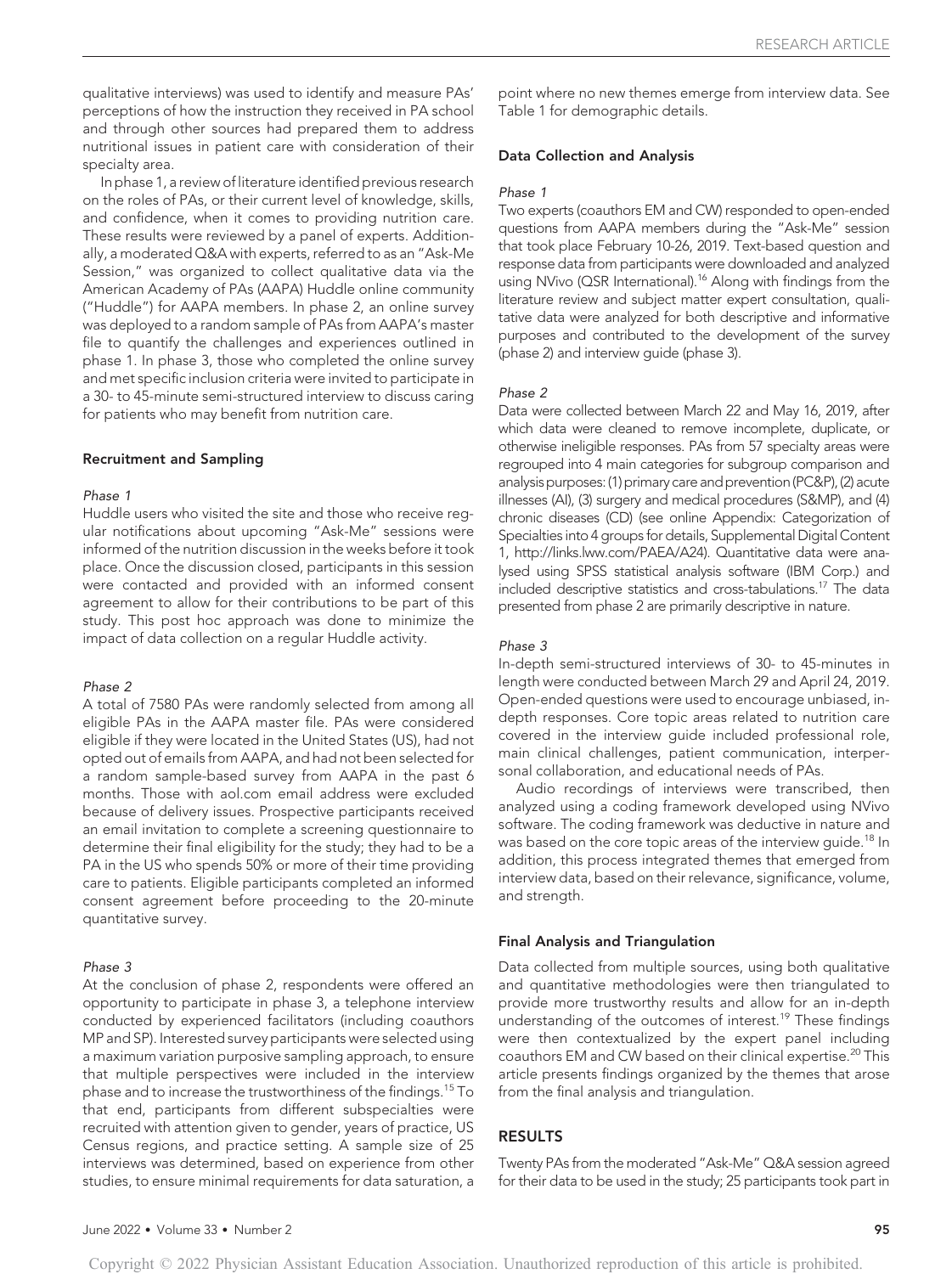| Table 1. Characteristics of Study Participants |                                      |                                           |  |  |  |
|------------------------------------------------|--------------------------------------|-------------------------------------------|--|--|--|
|                                                | Quantitative Surveys (n = 353) n (%) | Qualitative Interviews ( $n = 25$ ) n (%) |  |  |  |
| Primary specialty                              |                                      |                                           |  |  |  |
| Primary care & prevention                      | 142 (40)                             | 4(16)                                     |  |  |  |
| Acute illnesses                                | 41 (12)                              | 5(20)                                     |  |  |  |
| Surgeries & medical procedures                 | 82 (23)                              | 11(44)                                    |  |  |  |
| Chronic diseases                               | 88 (24)                              | 5(20)                                     |  |  |  |
| Years of practice                              |                                      |                                           |  |  |  |
| Less than 5                                    | 91 (26)                              | 10 (40)                                   |  |  |  |
| 5-15 years                                     | 156 (44)                             | 9(36)                                     |  |  |  |
| More than 15 years                             | 106 (30)                             | 6(24)                                     |  |  |  |
| Practice location                              |                                      |                                           |  |  |  |
| Urban                                          | 126 (36                              | 10(40)                                    |  |  |  |
| Suburban                                       | 166 (47)                             | 14 (56)                                   |  |  |  |
| Rural                                          | 61(17)                               | 1(4)                                      |  |  |  |
| Primary setting                                |                                      |                                           |  |  |  |
| Outpatient clinic or physician's office        | 215(61)                              | 10(40)                                    |  |  |  |
| Hospital                                       | 98 (28)                              | 11(44)                                    |  |  |  |
| Urgent care center                             | 19(5)                                | 1(4)                                      |  |  |  |
| Other                                          | 19(5)                                | 3(12)                                     |  |  |  |
| Primary employer                               |                                      |                                           |  |  |  |
| Hospital (including academic medical center)   | 126 (36)                             | 11(44)                                    |  |  |  |
| Physician practice: Single specialty group     | 86 (24)                              | 5(20)                                     |  |  |  |
| Physician practice: Multispecialty group       | 52 (15)                              | 3(12)                                     |  |  |  |
| Other                                          | 89 (25)                              | 6(24)                                     |  |  |  |

semi-structured interviews; and the online survey was fully ( $n =$ 213) or partially (n = 140) completed by 353 PAs (Table 1). Consequently, questions located later in the survey had fewer responses. Invitations to participate in the survey were sent to 7580 PAs; 353 completed the informed consent and proceeded to the survey for a response rate of 4.7%. Thirty-four participants were removed from the sample because they (a) did not meet eligibility requirements (20), (b) did not consent (12), or (c) quit before the first survey question (2). An additional 217 participants had to be excluded from the present analyses due to a technical error in the survey programming that resulted in informed consent not being obtained.

# Training and Education Within Nutrition

Overall, 59% of PAs reported being slightly or very dissatisfied with the nutrition-related content in the curricula currently used to formally train PAs (Table 2). Those in AI reported greater satisfaction with the amount of training received as a PA to provide nutrition education to patients than those in other specialty areas (25% vs 15% total,  $p < 0.001$ ). The importance of improving educational offerings was expressed by PAs during interviews and discussed with the expert panel during the "Ask-Me" session.

"I don't think I had any dedicated exams on nutrition when I was a PA student. It was very different, the way it was incorporated into a medical education. And it was very, I would say, insufficient."

– PA, PC&P

"I certainly think that nutrition should be incorporated into a discussion of whatever clinical condition you are studying, but I also think that nutrition should be a standalone subject. It's probably one of the most, if not the most, important things that we do to our bodies, for our bodies, day in and day out—what we put into it." – PA, PC&P

Challenges posed by the quality, variety, and amount of nutrition education available to PAs in both continuing education and formal curricula were reported to be a prominent barrier to the provision of optimal patient care. Nearly half of PAs were dissatisfied with the amount (49%) and quality (47%) of continuing nutrition education available (Table 2). Furthermore, 68% of PAs had not attended any nutrition-related CME events. Though PAs indicated that programs at scientific conferences are their primary source of information on nutrition, qualitative data suggest that there are limited offerings for PAs on nutrition at those conferences.

"When you go to conferences, I don't hear a lot of talk about nutrition. It always seems less scientific or less important.... People are really starting to pay attention to how nutrition fits into our treatment, but it seems like it's behind."

– PA, CD

#### Current and Desired Role of PAs in Nutrition Care

When asked to indicate their level of agreement with the statement, "I suspect there is more I should be doing in the care of patients with nutritional issues," 72% of PAs agreed or strongly agreed (Table 2). Qualitative data also suggest that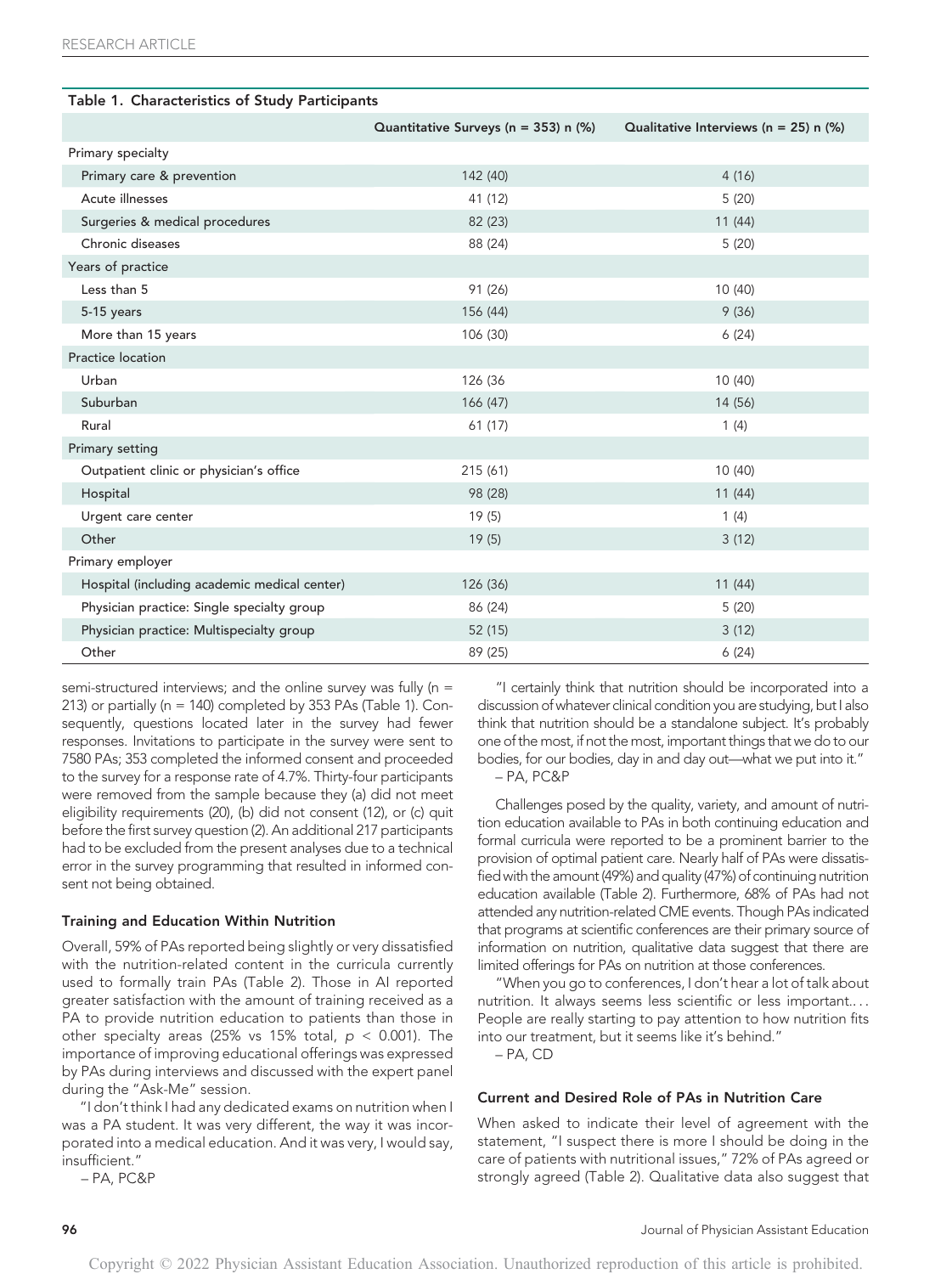| Table 2. PAs' Level of Agreement and Satisfaction with Nutrition-Related Activities*             |                          |                               |                       |                               |                                         |                                            |  |
|--------------------------------------------------------------------------------------------------|--------------------------|-------------------------------|-----------------------|-------------------------------|-----------------------------------------|--------------------------------------------|--|
|                                                                                                  | <b>Percent Agreement</b> |                               |                       |                               |                                         |                                            |  |
|                                                                                                  | Total                    | <b>Not</b><br><b>Relevant</b> | Included in<br>Rating | Agree or<br>Strongly<br>Agree | <b>Neither</b><br>Agree<br>nor Disagree | Disagree or<br>Strongly<br><b>Disagree</b> |  |
|                                                                                                  | n                        | $\mathsf{n}$                  | n                     | %                             | %                                       | %                                          |  |
| I suspect there is more I should be<br>doing in the care of patients with<br>nutritional issues. | 220                      | 4                             | 216                   | 72                            | 19                                      | 8                                          |  |
| Nurses should be more involved in<br>the education of patients with<br>nutritional issues.       | 220                      | 2                             | 218                   | 70                            | 22                                      | 8                                          |  |
| PAs should be more involved in the<br>education of patients with<br>nutritional issues.          | 220                      | 3                             | 217                   | 80                            | 17                                      | 4                                          |  |
| PAs should place greater emphasis<br>on the relationship between                                 | 220                      | 5                             | 215                   | 76                            | 22                                      | $\overline{2}$                             |  |

# Table 2. PAs' Level of Agreement and Satisfaction with Nutrition-Related Activities\*

on the relationship between nutrition and mental health.

|                                                                                                      | <b>Percent Satisfied</b> |              |                       |                                   |                                                           |                                                |  |
|------------------------------------------------------------------------------------------------------|--------------------------|--------------|-----------------------|-----------------------------------|-----------------------------------------------------------|------------------------------------------------|--|
|                                                                                                      | Total                    | Not Relevant | Included in<br>Rating | Very<br>Satisfied or<br>Satisfied | <b>Neither</b><br>Satisfied<br>nor<br><b>Dissatisfied</b> | Dissatisfied<br>or Very<br><b>Dissatisfied</b> |  |
|                                                                                                      | n                        | n            | n                     | %                                 | %                                                         |                                                |  |
| Nutrition-related content included in<br>the curricula used to currently train<br><b>PAs</b>         | 222                      | 17           | 205                   | 7                                 | 34                                                        | 59                                             |  |
| Amount of training I personally<br>received as a PA to provide<br>nutrition education to my patients | 222                      | 6            | 216                   | 15                                | 15                                                        | 69                                             |  |
| Amount of continuing education on<br>nutrition that is available to PAs                              | 222                      | 6            | 216                   | 10                                | 41                                                        | 49                                             |  |
| Quality of continuing education on<br>nutrition that is available to PAs                             | 222                      | 6            | 216                   | 10                                | 43                                                        | 47                                             |  |
| My ability to refer patients to<br>evidence-based resources                                          | 222                      | 11           | 211                   | 42                                | 20                                                        | 38                                             |  |

\*Difference between years of practice subgroups was assessed. Only one of the 5 satisfaction items showed a significant difference by years of practice (The nutrition-related content included in the curricula used to currently train PAs); 1-10 years = 65% very or slightly dissatisfied vs. 21+ years = 49% very or slightly dissatisfied;  $p = 0.033$ ). No difference by years of practice was found for any of the agreement items presented. PA, physician assistant/associate.

PAs would like to take a greater role in nutrition care but face barriers due to a lack of confidence in their ability to provide sound nutrition management plans.

"When people are coming in wanting a more concrete nutrition plan, I don't know if I feel very well equipped to do that. And so, I would love to have more of a role in doing that."

– PA, PC&P

# Challenges and Barriers to Providing Nutrition Care in Clinical Settings

PAs reported skill-related challenges when identifying a patient's nutritional needs, specifically when selecting lab tests based on patient profile (46%), when identifying needs based on various gastrointestinal diseases (67%), and when using diagnostic data to identify deficiencies (74%).

# Knowledge and Confidence to Provide Nutritional Recommendations

Participants reported no or only basic knowledge related to providing nutritional recommendations in several clinical situations. The areas where the greatest percentage of PAs expressed having no or basic knowledge were inflammatory bowel disease (75%), reducing systemic chronic inflammation (70%), nutrition based on stage in life (67%), and allergies/food intolerances (64%). The areas where fewer PAs believed their knowledge to be suboptimal were bone health and vitamin D (34%), diabetes (29%), and sodium consumption for hypertension (28%) (Figure 1).

PAs varied in their confidence in their own abilities, with their confidence highest in identifying unhealthy dietary patterns and lifestyle (65% mean confidence level) and nutritional deficiencies (47%), and lowest in evaluating daily caloric intake (36%),

Copyright © 2022 Physician Assistant Education Association. Unauthorized reproduction of this article is prohibited.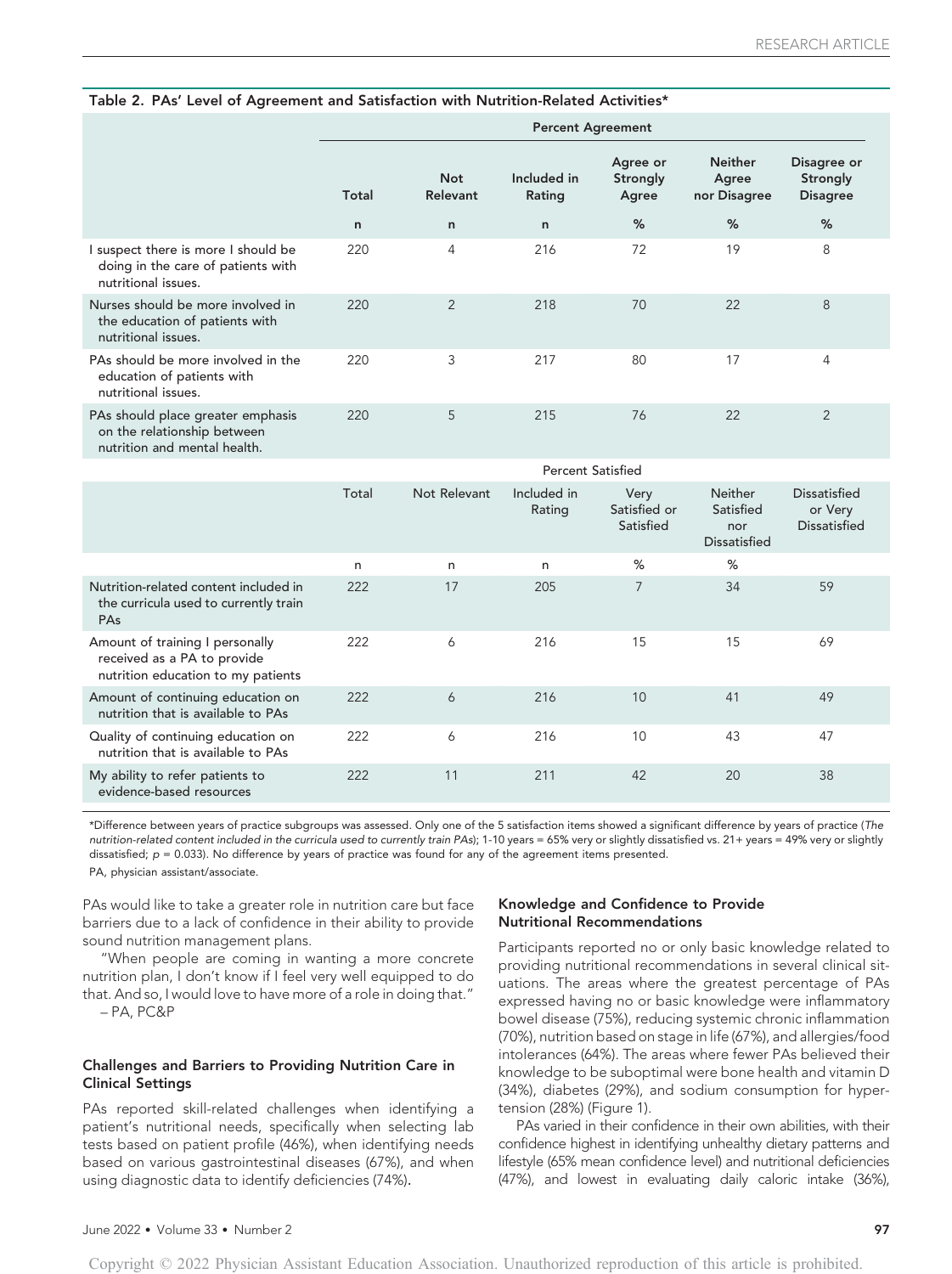

establishing a dietary plan for chronic disease prevention (41%), and eliciting a comprehensive diet history (44%) (Table 3). A lack of evidence and the volume and variety of over-the-counter supplements available were among the causalities of this challenge.

"A lot of these supplements, they do have an effect. I just don't know how they interact or the side effects or any of that kind of thing. If I don't know that information, I'm not going to give it to the patient. I can't guarantee its safety."

– PA, PC&P

### Skills and Confidence to Educate Patients on Nutrition

A majority of participants agreed or strongly agreed that nurses (70%) and PAs (80%) should be more involved in the education of patients with nutritional issues. Dissatisfaction with their ability to refer patients to evidence-based resources was observed (38%) (Table 2). Overall, PAs lacked confidence in educating the patient on nutrition-related topics (mean: 53.25, SD: 30.47) (Table 3).

#### Table 3. PAs' Confidence Engaging in Nutrition-Related Tasks\*

| <b>Nutrition-Related Task</b>                                                                                                     | Total n | Not Relevant<br>to Role (n) | Confidence<br>Ratings (n) | Mean<br>95% CI |  |
|-----------------------------------------------------------------------------------------------------------------------------------|---------|-----------------------------|---------------------------|----------------|--|
| Eliciting a comprehensive diet history from the patient                                                                           | 252     | 8                           | 244                       | 44             |  |
| Recommending nutritional supplements                                                                                              | 252     | 5                           | 247                       | 45             |  |
| Establishing a dietary plan for chronic disease prevention                                                                        | 252     | 9                           | 243                       | 41             |  |
| Evaluating the patient's daily caloric intake in relation to their activity levels                                                | 252     | 6                           | 246                       | 36             |  |
| Educating the patient on nutrition topics                                                                                         | 252     | 3                           | 249                       | 53             |  |
| Identifying nutritional deficiencies                                                                                              | 252     | 6                           | 246                       | 47             |  |
| Determining if the patient's current diet is appropriate<br>for them (in relation to factors like age, existing conditions, etc.) | 252     | 5                           | 247                       | 47             |  |
| Promoting realistic patient expectations of weight<br>management (ie, maintenance, loss, gain)                                    | 252     | 3                           | 249                       | 54             |  |
| Identifying unhealthy dietary patterns and lifestyle                                                                              | 252     | $\overline{2}$              | 250                       | 65             |  |
| Offering psychological support, when appropriate,<br>to patients with nutritional issues                                          | 252     | 7                           | 245                       | 50             |  |

\*Difference between years of practice subgroups was assessed. Only one of the 10 confidence items showed a significant difference by years of practice (Determining if the patient's current diet is appropriate for them, in relation to factors like age, existing conditions, etc; Mean  $\pm$  SD Less than 1 year = 27  $\pm$  31; 1-10 years 43  $\pm$  32; 11-20 years 51  $\pm$  32; 21 + years 52  $\pm$  34; p = 0.040).

PA, physician associate/assistant.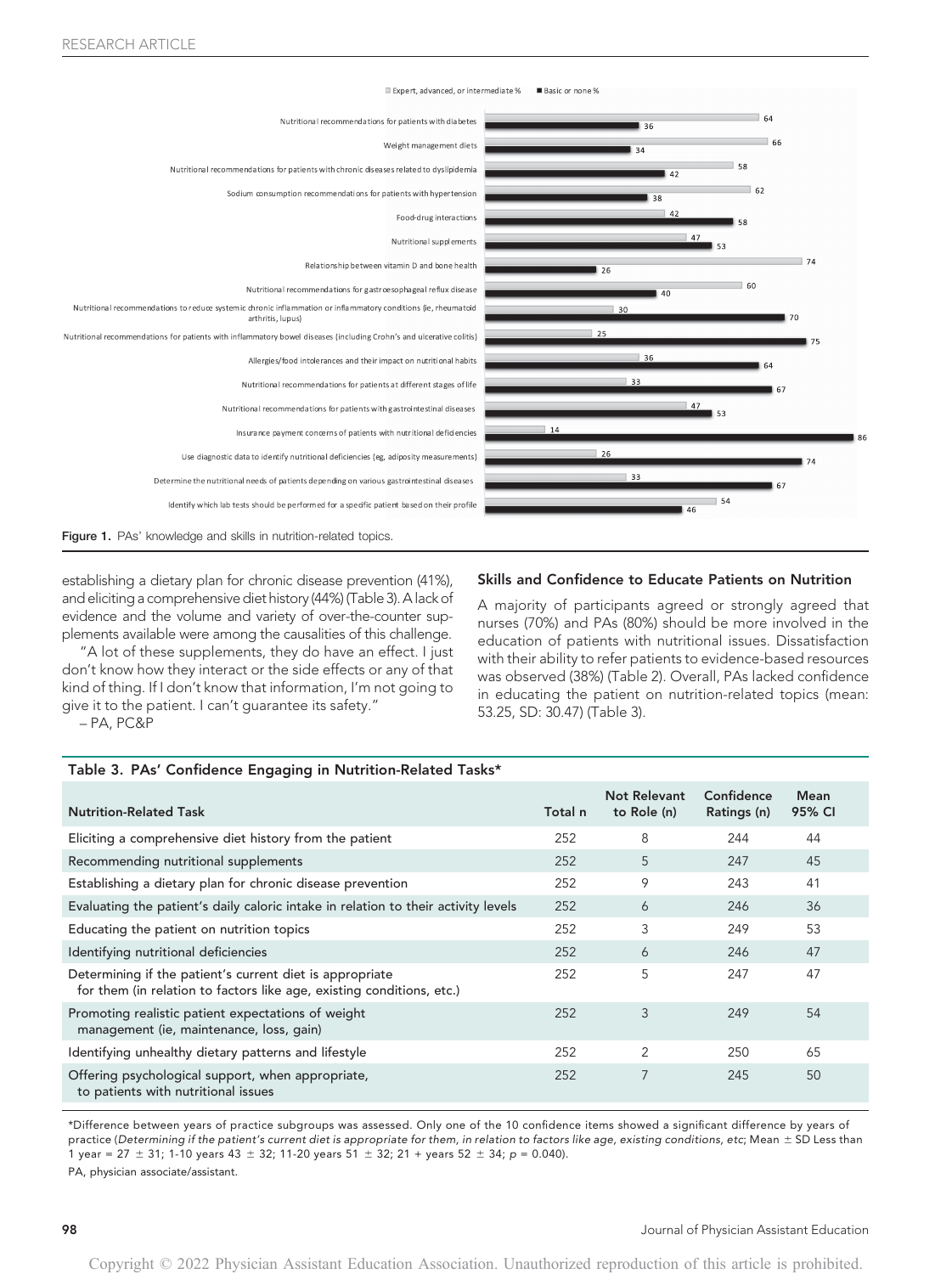"I have so many patients coming in who have questions about how their food intake might be related to their symptoms.... I don't have the background or knowledge to talk to them about those things. I just go, "Well, I'm not aware of anything. If you want to try a special diet, you can try it. I don't really have any guidance for it."

– PA, PC&P

## Resources, Skills, and Confidence to Motivate Patients to Make a Behavior Change

PAs' confidence in providing psychological support to patients with nutritional issues and in promoting realistic patient expectations was: mean: 50.28, SD: 32.56 and mean: 53.73, SD: 33.28, respectively. Seventy-six percent of PAs agreed with the statement, "PAs should place greater emphasis on the relationship between nutrition and mental health." This corresponds with the difficulties reported in counseling patients with chronic diseases or mental health issues during interviews with PAs.

"Those with mental health issues, they're really focusing so much on their mental health, which is extremely exhausting to try to counsel a patient on their mental health. I can't say that I really spend a lot of time on diet with those who have depression or anxiety, for the most part."

– PA, PC&P

# **DISCUSSION**

The data confirm that practicing PAs are dissatisfied with the nutrition education that was provided in their formal training as a PA student as well as with what is provided for continuing education. This is similar to the dissatisfaction reported by physicians.<sup>4</sup> Furthermore, graduates within the past 10 years have demonstrated significantly greater dissatisfaction than PAs with 21+ years of experience. It should be noted that PAs in the AI group expressed greater satisfaction; due to their positions in emergency medicine, critical care, urgent care, and wound care, any nutritional issues they experience with their patients are likely to be more focused. Decades ago, the National Academy of Sciences took steps to improve nutrition education for physicians by recommending 25 hours of nutrition education in medical school; conversely, there has not been a formal call to improve nutrition education in PA programs. Although the ARC-PA does not specifically include nutrition in their curricular standards, to be truly compliant with existing standards, nutrition education must be provided to students.<sup>5</sup>

Like data provided 7 years ago by Hanson et al, $^{13}$  practicing PAs acknowledge they should be providing better care to patients with nutritional issues but lack the confidence to identify their patients' needs.<sup>21</sup> Our data indicate that PAs have a knowledge deficit in providing nutrition recommendations for commonly encountered chronic diseases such as diabetes, hypertension, dyslipidemia, and GERD, conditions for which focusing on nutrition is a first line of treatment.<sup>1-4</sup> These diseases are listed in the NCCPA blueprint and are taught by programs in compliance with ARC-PA Standard B2.03: "The curriculum must include instruction in clinical medicine covering all organ systems." Yet, practicing PAs continue to lack confidence in some of the care they provide.<sup>12</sup> PAs felt most comfortable promoting realistic expectations of weight management and identifying unhealthy lifestyle habits, but PAs lacked confidence in estimating caloric intake, establishing a diet plan for chronic disease prevention, and educating patients about nutritionrelated topics. These 3 areas require formal education and relate to ARC-PA Standard B2.15a: "The curriculum must include instruction in concepts of public health as they relate to the role of the practicing PA and disease prevention," as well as Standard B2.07e: "The curriculum must include instruction in patient evaluation, diagnosis, and management across all age groups and from initial presentation through ongoing follow-up, including: patient management including acute and chronic care plans."<sup>11</sup> Lastly, ARC-PA mandates via Standard B2.13 that programs must provide instruction to prepare students to search, interpret, and evaluate the medical literature; nevertheless, PAs in clinical practice are struggling when attempting to refer patients to evidenced-based resources.<sup>5</sup> Most of the confidence items in our survey had a high standard deviation, indicating a high degree of variation among PAs in their confidence in addressing these issues. We could hypothesize that this variation in confidence translates into differences in the care received by patients.

Medical students have indicated that their nutrition education was inadequate due to nutrition not deemed to be a priority and lacking qualified faculty to teach the subject<sup>1</sup> Likely, these are the same barriers encountered in PA education, in addition to time constraints. However, while ARC-PA has not specifically listed nutrition as a curricular standard, inclusion is necessary to be truly compliant with the current standards as well as the NCCPA blueprint. While adding a stand-alone nutrition course will increase credits and cost for the student, incorporating nutrition into existing didactic courses as well as throughout clerkships could prevent an additional cost. Nevertheless, most likely there will be a deficit in faculty who are competent to teach nutrition. With that in mind, the Nutrition in Medicine (NIM) project was established to provide a core nutrition curriculum for medical students free of charge. A survey published in 2015 indicated that a third of responding medical schools (44/121) were actively using this online curriculum, and an additional 18 made it available to students as a resource.<sup>7</sup> Due to the success of NIM, a similar program was created for practicing physicians as well. Initiating a comparable program for PA students would eliminate the barrier of finding qualified faculty and allow for flexible integration into existing didactic and clinical curriculum. Furthermore, to encourage practicing PAs to participate in nutrition continuing education programs, NCCPA should consider recognizing credits approved by the Commission on Dietetic Registration (CDR) and its providers towards Category 1 certification maintenance. It should be noted that PAs may claim CDR credits as Category 2 credits within the NCCPA system. Furthermore, specifically including nutrition in ARC-PA Standards' verbiage would move PA programs to address it in their curriculum.

# Limitations

A programming error resulted in the elimination of 217 participants from the final analysis of survey data, in addition to the 12 who declined to participate. A potential for self-

Copyright © 2022 Physician Assistant Education Association. Unauthorized reproduction of this article is prohibited.